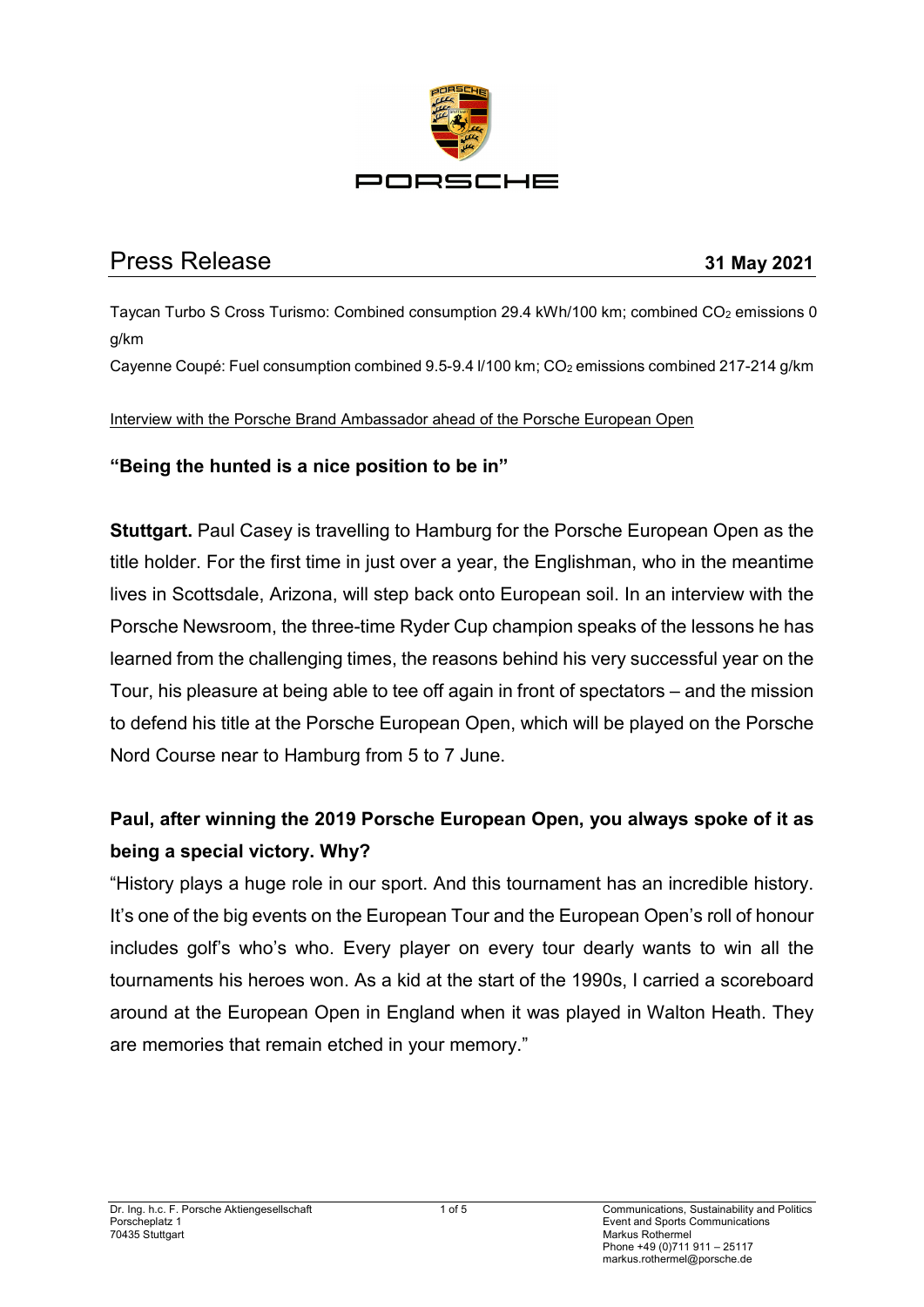## **What is more difficult, winning a title or defending it?**

"Defending them is a whole lot of fun, but it has never really worked out up until now. I managed it as an amateur, but only once as a pro. Interestingly, I'm under less pressure as the title holder because I don't have to prove anything anymore. Being the hunted is a good position to be in. The only thing that's frustrating is when you narrowly miss out on winning. It's something that no longer comes into the equation at the Porsche European Open, which means I'm really looking forward to defending the title."

# **Your year has been pretty successful up until now. Victory in Dubai, top placings at the majors and in a number of other tournaments. Where does the consistency come from?**

"My bag has contained a new driver since the start of the year. I'm now teeing off better than I've done in the last ten years. It's not about length, it's far more about control. I know 100 per cent that golf balls don't do any strange things I can't explain. It gives me a lot of confidence. And confidence leads to a secure swing, a snowball effect."

# **When placing fourth at the PGA Championship, you watched Phil Mickelson's win from close up. What lessons have you learned from the year's second major?**

"For me at the age of 43, Phil Mickelson at over 50 really is an inspiration. As for Phil, I think two things have been important. He has remained injury-free. And he has retained his passion for the sport. He is playing at the same level as he was ten, 20 years ago, and appears to be as fit as ever. His continuing motivation is impressive."

#### **How does one conserve the passion for the sport over decades?**

"For me it's important to have other passions. If golf is everything, then you get burned out quickly. At the same time, your other passions should not take up too much of your time. It's about finding a balance, and everybody is different. But I've got many other things that give me lots of fun, starting with sports cars. It helps when you suffer setbacks."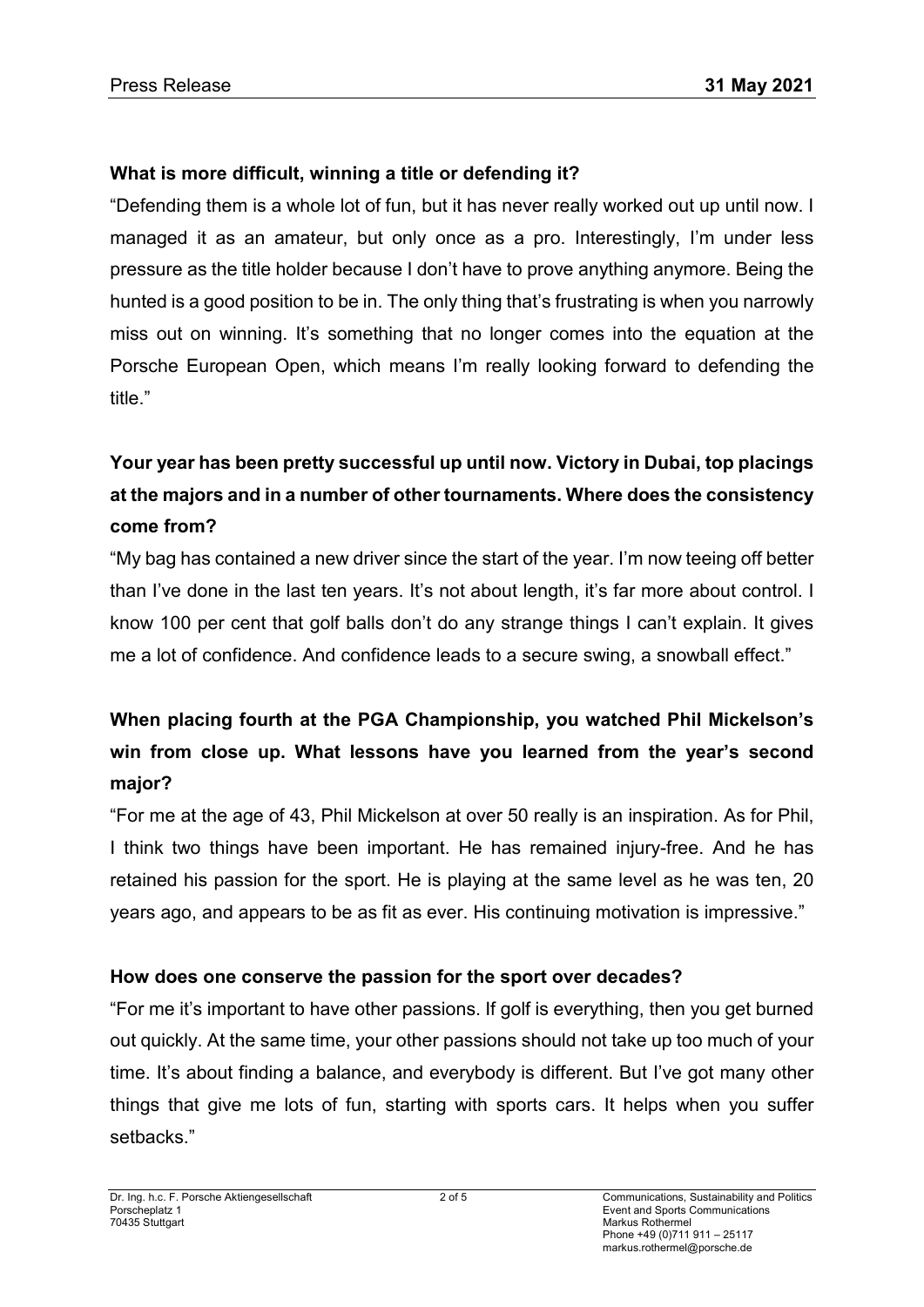# **Setbacks are the focus of this year's campaign that you have initiated with Porsche.**

"We looked into the difficulties people sometimes have when they try to move forwards, especially in the past one-and-a-half years. It goes back to motivation, to problems and crises that we all know. In sport we often concentrate on being successful. One sees the cups, the celebrations. But I spend 99 per cent of my time not trying to hit the perfect shot, not to winning. There are so many doubts, injuries, disappointments, wrong decisions. The message is: you can grow with the challenge. Hit the next shot. It's about staying power."

### **Does the search for perfection ever come to an end?**

"No, there are always things that can be improved, especially when it comes to the golf swing. It's all about one per cent here and there. There are important minute details. We're all perfectionists in a sport one will never be able to master perfectly. But we try to perfect the thing we can't perfect."

## **To what extent has you approach been affected by the past challenging months?**

"We're all learning momentarily just how important friendships are, social contacts and experiencing things together. It's also why I'm looking forward to Hamburg. I haven't seen many of the boys on the European Tour for a long time now. At the same time, it is nice to see how many supporters like sponsors or organisers there are that believe in the game of golf and that have made it possible for us to also play golf tournaments in these times. Perhaps it is down to golf embodying much of what is important to people in general – honesty, discipline and fairness. Just how difficult the situation is at the moment is something we can see with the Porsche European Open, which was cancelled last year and has had to be postponed this time around. It's another reason why I'd like to fully support the tournament and its stakeholders."

## **What have you missed on the Tour in the past months?**

"Eating with a knife and fork from a plate. All the food really was packed on the Tour, for good reason. But much more important, spectators. At the PGA Championship, I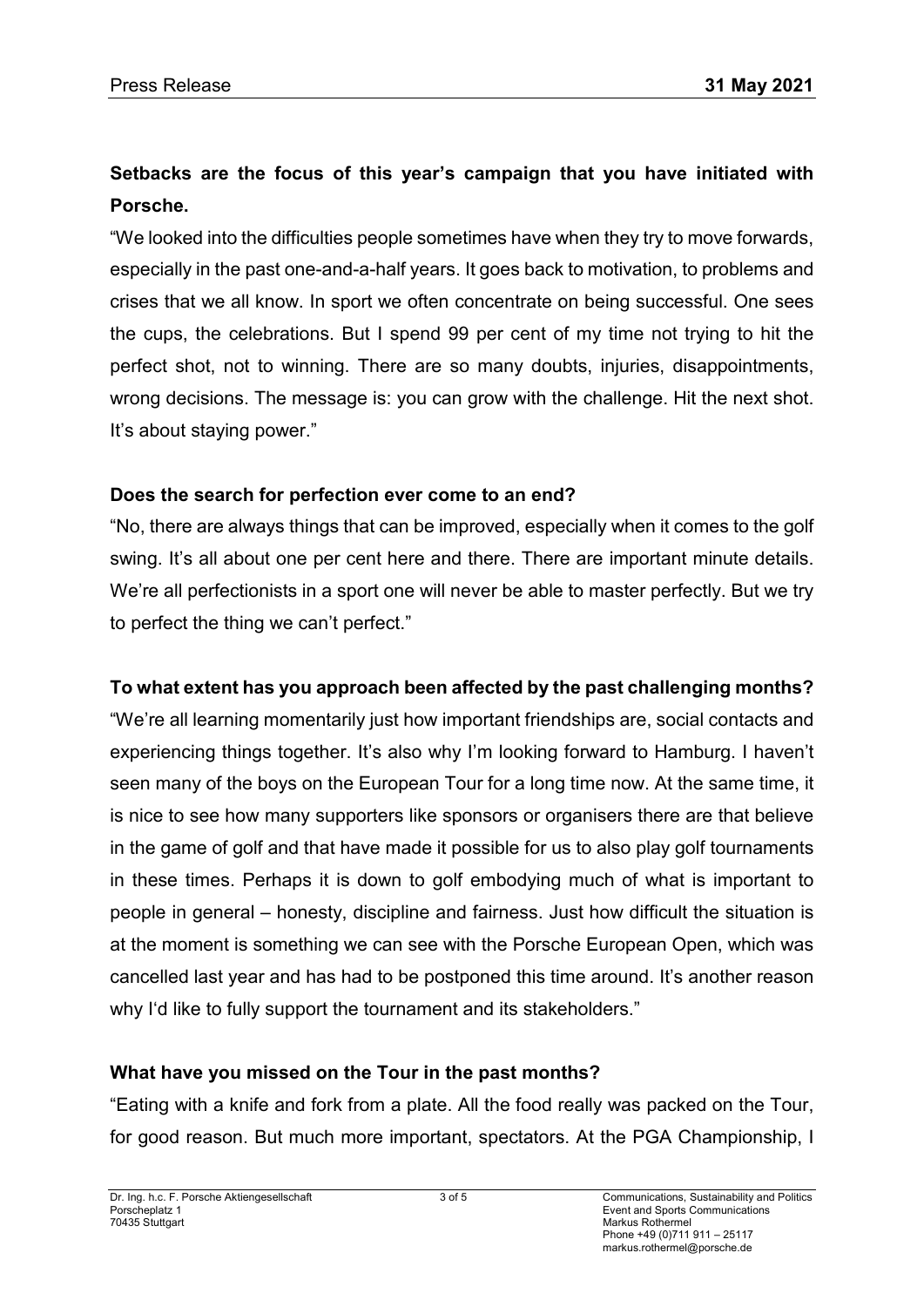felt the energy that the fans exude for the first time. It was intoxicating. And now we also have fans back at the venue in Hamburg. I can hardly wait. Golf with spectators is a completely different kettle of fish. Something that's unfortunately not going to work out is that I can drive from London to Hamburg with a Porsche before the tournament due to the current regulations.

## **It was something you had planned on doing?**

"Yes, it would have been cool, don't you think? It means I now have to go the long way around when travelling from the golf club to the hotel and back to get to see the surrounding countryside a bit and drive some beautiful roads. Best of all in the Leader's Car. It was a great idea in 2019 and people were waving to me the whole time. Especially as "Leader" was written in big letters on the side. A quite special feeling. Or I win the hole-in-one vehicle, the Taycan Turbo S Cross Turismo. The car is perfect for golfers what with all its space. I love Porsche's GT models. But it's also a cool car. My everyday vehicle is a Cayenne Coupé. But I can well imagine that I'll swap it for the Cross Turismo. If you can only have one car, then it's perfect."

## **You've been a Porsche Brand Ambassador since September 2020. How well have you been received by the Porsche family?**

"It really is an honour. I gain a lot from the partnership because I'm so motorsport crazy myself. And if I am going to be authentic when advocating something, then it has to be something I also want to do. It's why I'm so happy with everything we've done together – campaigns, podcasts, events. I want to fulfil my ambassador role to the full and I'm free to do it – it's fantastic. And I'm getting to know many wonderful people with whom I can talk motorsport. It's incredibly inspiring."

#### **Porsche in golf**

Porsche has been the title sponsor of the Porsche European Open, a European Tour event, since 2015 and has been involved successfully in professional golf with automotive partnerships at three tournaments on the Asian and European Tour since 2019. Last year the sports car manufacturer additionally supported the UK Swing with